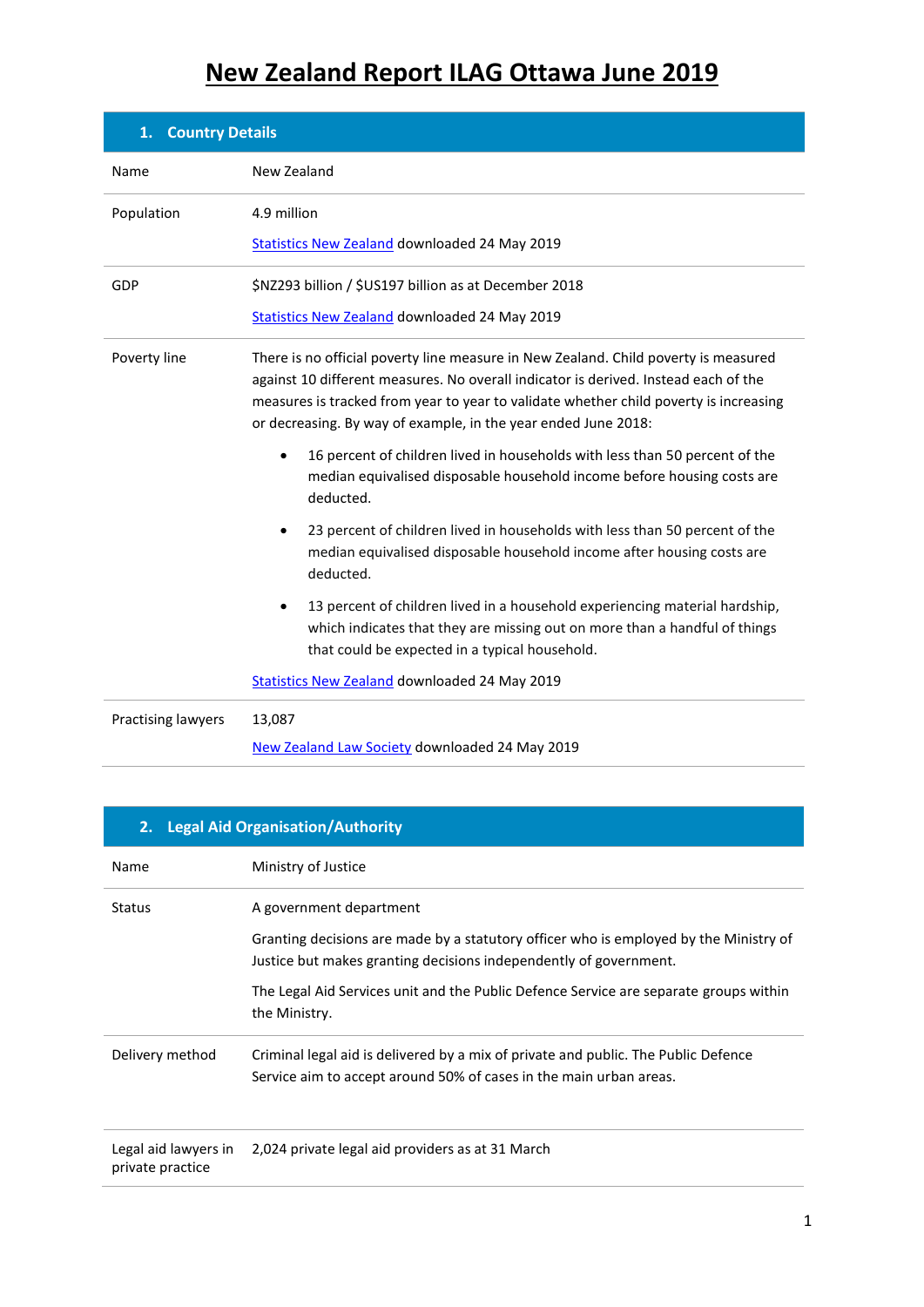|                                  | 589 approved to provide civil legal aid services                                                                                                                     |
|----------------------------------|----------------------------------------------------------------------------------------------------------------------------------------------------------------------|
|                                  | 1,244 approved to provide criminal legal aid services                                                                                                                |
|                                  | 1,102 approved to provide family legal aid services                                                                                                                  |
| <b>Public Defence</b><br>Service | 165 lawyers providing criminal legal aid and initial advice services                                                                                                 |
| Payment methods                  | Most criminal and family law cases are subject to fixed fee schedules. The more<br>complex cases and most civil (non-family) cases are paid on an hourly rate basis. |

| 3.<br><b>Budget and Spend:</b>                       | 2017/18       |               | 2016/17       |               |
|------------------------------------------------------|---------------|---------------|---------------|---------------|
|                                                      | \$NZD         | <b>\$USD</b>  | <b>\$NZD</b>  | <b>\$USD</b>  |
| Budget (private lawyers)                             | \$161,670,000 | \$109,337,421 | \$152,729,000 | \$103,290,623 |
| Actual (private lawyers)                             |               |               |               |               |
| Civil legal aid                                      | \$5,748,427   | \$3,887,661   | \$5,599,516   | \$3,786,953   |
| Criminal legal aid                                   | \$81,093,364  | \$54,843,442  | \$68,794,351  | \$46,525,620  |
| Family legal aid                                     | \$45,152,410  | \$30,536,575  | \$42,398,847  | \$28,674,340  |
| Waitangi Tribunal legal aid <sup>1</sup>             | \$15,871,030  | \$10,733,578  | \$15,487,388  | \$10,474,121  |
| Duty lawyer <sup>2</sup>                             | \$10,604,938  | \$7,172,120   | \$10,697,792  | \$7,234,917   |
| Police detention legal assistance <sup>3</sup>       | \$438,394     | \$296,486     | \$360,936     | \$244,101     |
| Family legal advice service <sup>4</sup>             | \$1,160,760   | \$785,022     | \$1,047,073   | \$708,135     |
| Sub-total initial legal advice services <sup>5</sup> | \$12,204,092  | \$8,253,627   | \$12,105,801  | \$8,187,153   |
| Grand total (private lawyers)                        | \$160,069,323 | \$108,254,883 | \$144,385,904 | \$97,648,187  |
|                                                      |               |               |               |               |
|                                                      |               |               |               |               |

| <b>Public Defence Service</b> |              |              |              |              |
|-------------------------------|--------------|--------------|--------------|--------------|
| Budget                        | \$31,905,000 | \$21,577,352 | \$29,212,000 | \$19,756,076 |
| Actual                        | \$33,710,000 | \$22,798,073 | \$30,957,000 | \$20,936,219 |

- 1. The Waitangi Tribunal was established in 1975 by the Treaty of Waitangi Act 1975. The Tribunal is a permanent commission of inquiry charged with making findings and recommendations on Treaty claims brought by Maori relating to actions or omissions of the Crown. Unlike other Commissions of Inquiry which may be set up, legal aid is available for claimants appearing before the Waitangi Tribunal.
- 2. The object of the Duty Lawyer service is to ensure that a sufficient number of lawyers are available at each District Court for the purpose of assisting, advising, and representing unrepresented defendants charged with a criminal offence.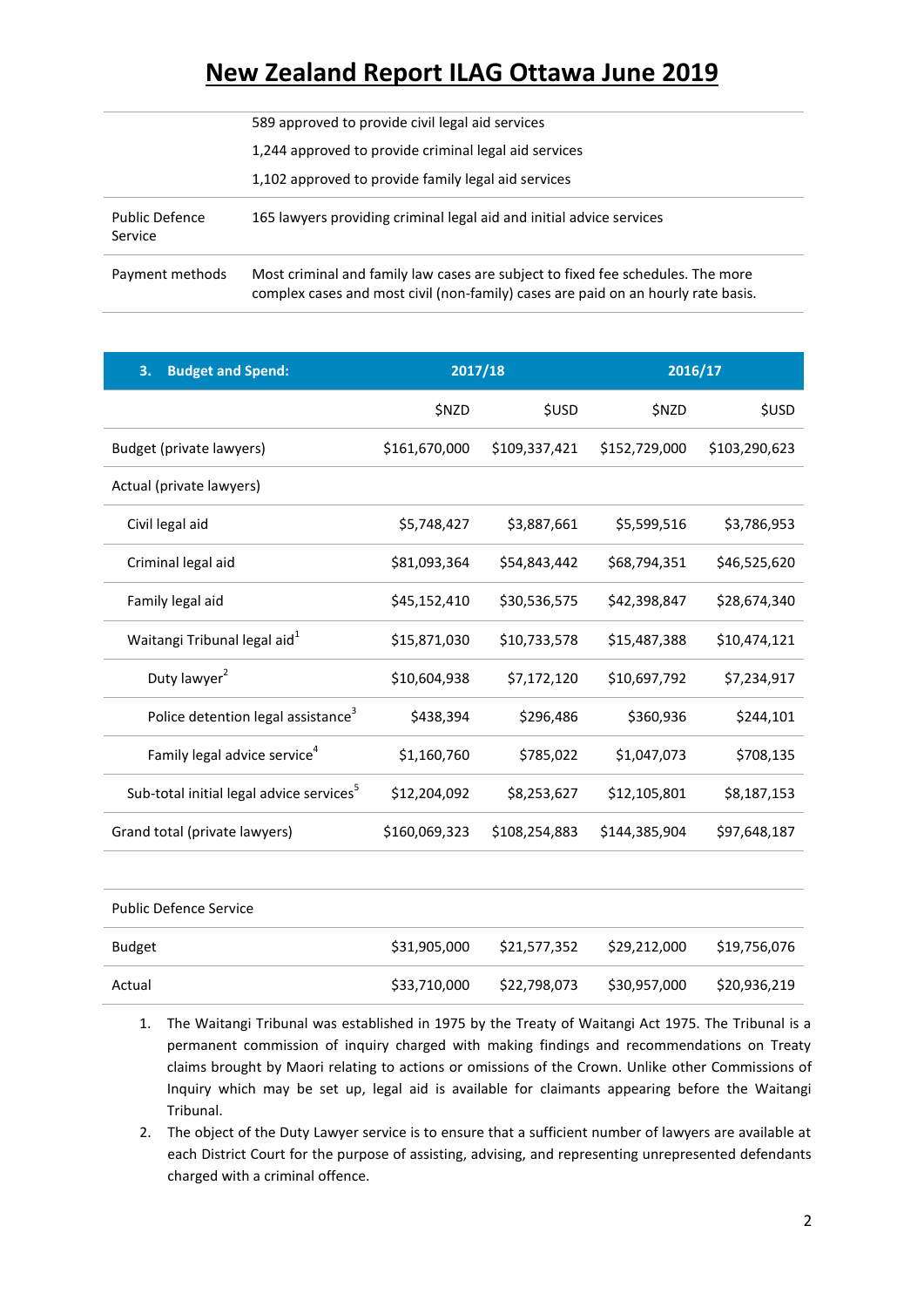- 3. The object of the Police Detention Legal Assistance service is to ensure a sufficient number of lawyers are available, at any time of the day or night, to provide legal advice, legal assistance, or both, to any unrepresented person who has been detained by the Police, with or without arrest.
- 4. The Family Legal Advice Service was established to enable the provision of initial advice and information for eligible parties in dispute over arrangements involving the care of their children.
- 5. Public funding for non-legal services is also available from other Ministry groups to assist parties to settle their disputes about care of children agreements without needing to attend court. These include a parenting education programme designed to help parents understand the effects of separation on their children, a mediation service where parties are enabled to work towards and reach care agreements that are in the best interests of their children and a service to which people may be referred to help people prepare for mediation so that they are better able to manage their feelings and focus on the children. These services are means tested, except for the parenting education programme which is free.

| 4. Scope, caseload and eligibility |                                                                                                                                                                                                                                                                                                                                                                                                                                                                                                                                                                                                                                                  |         |         |
|------------------------------------|--------------------------------------------------------------------------------------------------------------------------------------------------------------------------------------------------------------------------------------------------------------------------------------------------------------------------------------------------------------------------------------------------------------------------------------------------------------------------------------------------------------------------------------------------------------------------------------------------------------------------------------------------|---------|---------|
| Scope – criminal                   | Criminal legal aid may be available to a natural person charged with or convicted of<br>an offence, for appeals and for parole matters. It is not available for offences where<br>the maximum penalty is a term of imprisonment of less than six months, unless the<br>interests of justice require it. It is means tested and is only available where the<br>defendant cannot afford a lawyer.                                                                                                                                                                                                                                                  |         |         |
| $Scope -$<br>family/civil          | Legal aid may be granted to a natural person in respect of civil/family proceedings in a<br>court and in certain administrative tribunals or judicial authorities.<br>It is not available in civil/family matters:<br>at the application stage for care of children matters unless the proceedings<br>are filed under urgency (without notice) or if permitted by a Judge<br>for immigration matters unless it is an application for refugee/protected<br>person status or the applicant is a holder of a residence permit.<br>for marriage dissolution.<br>It is means tested and is only available where the defendant cannot afford a lawyer. |         |         |
| <b>Volumes</b>                     | <b>Applications</b>                                                                                                                                                                                                                                                                                                                                                                                                                                                                                                                                                                                                                              | 2017/18 | 2016/17 |
|                                    | Civil/Family                                                                                                                                                                                                                                                                                                                                                                                                                                                                                                                                                                                                                                     | 20,861  | 21,299  |
|                                    | Criminal                                                                                                                                                                                                                                                                                                                                                                                                                                                                                                                                                                                                                                         | 64,301  | 64,148  |
|                                    | <b>Grants</b>                                                                                                                                                                                                                                                                                                                                                                                                                                                                                                                                                                                                                                    | 2017/18 | 2016/17 |

Civil/Family 19,067 19,314 19,067

Criminal 57,489 56,057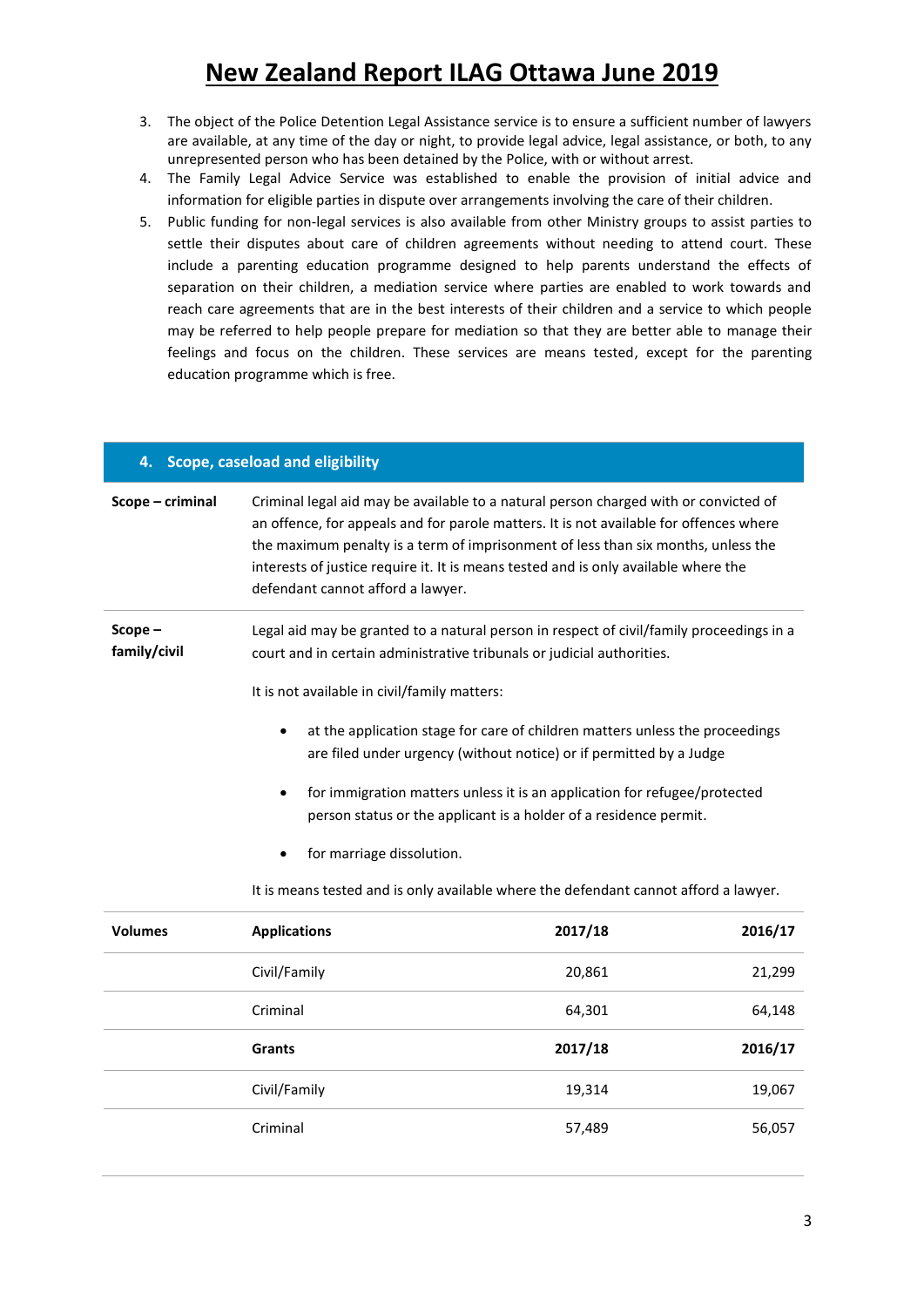| Initial advice <sup>1</sup>                                                                                         |                                                                                                                                                                                                                                                                  | 2017/18                          | 2016/17             |
|---------------------------------------------------------------------------------------------------------------------|------------------------------------------------------------------------------------------------------------------------------------------------------------------------------------------------------------------------------------------------------------------|----------------------------------|---------------------|
|                                                                                                                     | Duty lawyer service hours<br>(excluding Public Defence<br>Service)                                                                                                                                                                                               | 118,519                          | 117,573             |
|                                                                                                                     | Number of times Police<br><b>Detention Legal Assistance</b><br>advice was provided                                                                                                                                                                               | 10,230                           | 10,137              |
|                                                                                                                     | Number of times Family<br>Legal Advice Service was<br>provided                                                                                                                                                                                                   | 4,621                            | 4,348               |
| Civil eligibility                                                                                                   |                                                                                                                                                                                                                                                                  | Annual gross income <sup>2</sup> | Annual gross income |
| thresholds                                                                                                          |                                                                                                                                                                                                                                                                  | \$NZD                            | <b>\$USD</b>        |
|                                                                                                                     | single applicant with no dependent children                                                                                                                                                                                                                      | \$23,820                         | \$16,109            |
| dependent children                                                                                                  | single applicant with 1 dependent child, or an<br>applicant with a spouse or partner and no                                                                                                                                                                      | \$37,722                         | \$25,511            |
| applicant with a spouse or partner and 1<br>dependent child                                                         | single applicant with 2 dependent children, or an                                                                                                                                                                                                                | \$54,245                         | \$36,686            |
| single applicant with 3 dependent children, or an<br>applicant with a spouse or partner and 2<br>dependent children |                                                                                                                                                                                                                                                                  | \$61,642                         | \$41,688            |
| applicant with a spouse or partner and 3<br>dependent children                                                      | single applicant with 4 dependent children, or an                                                                                                                                                                                                                | \$77,002                         | \$52,076            |
| single applicant with 5 dependent children, or an<br>applicant with a spouse or partner and 4<br>dependent children |                                                                                                                                                                                                                                                                  | \$77,002                         | \$52,076            |
| applicant <sup>3</sup>                                                                                              | maximum level of disposable capital single                                                                                                                                                                                                                       | \$3,500                          | \$2,367             |
| maximum level of disposable if the applicant has<br>a spouse or partner, or 1 or more dependent<br>children         |                                                                                                                                                                                                                                                                  | \$5,000                          | \$3,382             |
| <b>Criminal eligibility</b><br>thresholds                                                                           | Legal aid may be granted when the applicant does not have sufficient means to<br>enable him or her to obtain legal assistance.                                                                                                                                   |                                  |                     |
| <b>Contributions</b>                                                                                                | A \$50 (user charge) contribution is required in civil cases except for specified<br>applications (eg protection order, compulsory mental health treatment order)                                                                                                |                                  |                     |
| Repayment                                                                                                           | Legal aid is a loan that is repayable, except for specified cases (eg protection order,<br>compulsory mental health treatment order). However, the amount repayable is<br>calculated according to the customer's ability to pay and only around 25% are actually |                                  |                     |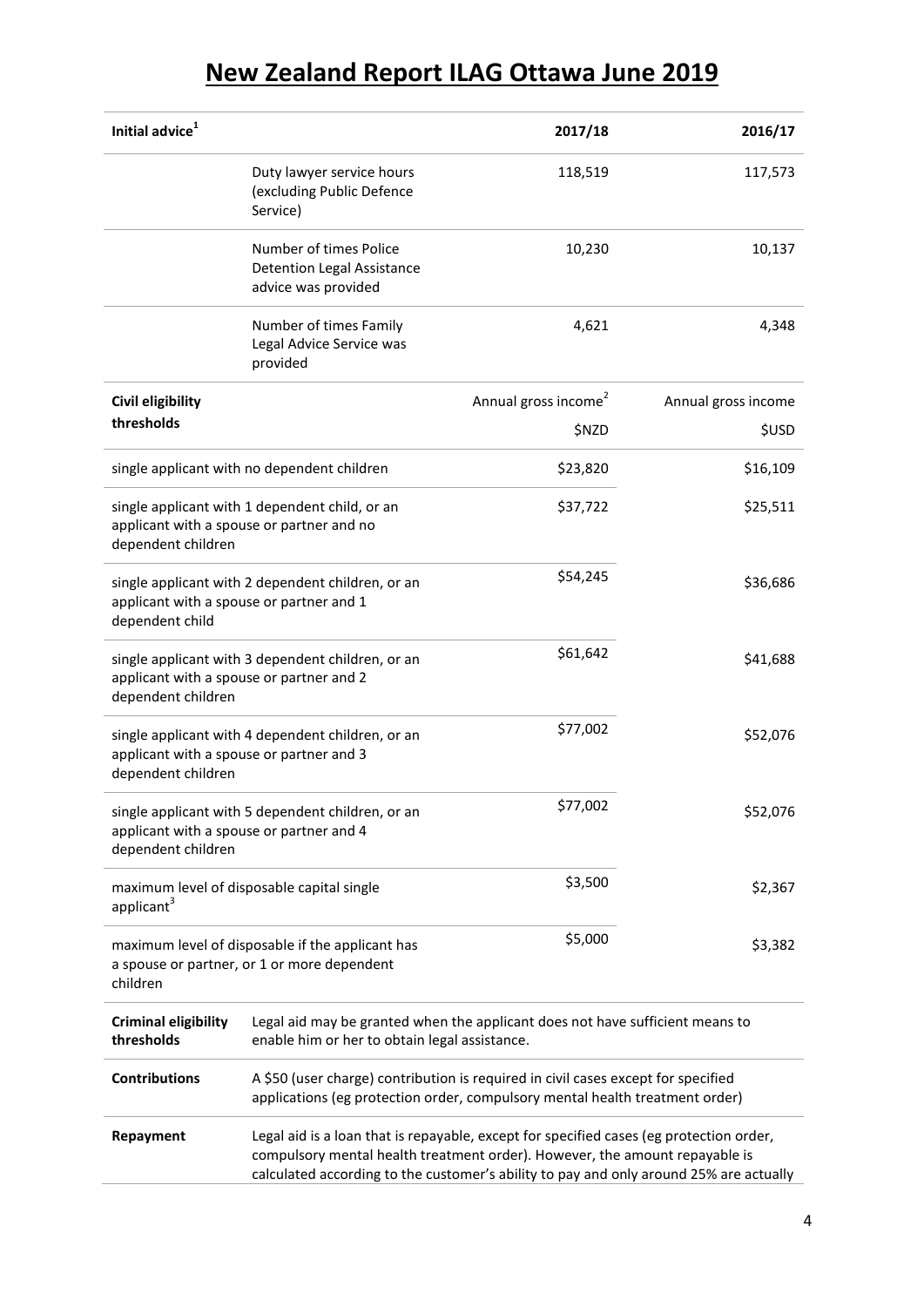|                   | required to repay any amount.                                                                                                                                                                                                                                                                                               |
|-------------------|-----------------------------------------------------------------------------------------------------------------------------------------------------------------------------------------------------------------------------------------------------------------------------------------------------------------------------|
| <b>Population</b> | 12% of the population met the civil eligibility thresholds in 2013.                                                                                                                                                                                                                                                         |
| Costs             | Unsuccessful legally aided parties in civil/family proceedings are not subject to an<br>order to pay the other parties costs unless there are exceptional circumstances.                                                                                                                                                    |
|                   | However, the Court may make an order to benefit the successful opponent of a<br>legally aided party that specifies the amount that would have been payable if the<br>legally aided party's liability was not limited. The successful party may then apply to<br>the Legal Services Commissioner for payment of that amount. |

- 1. There is no separate application and grant for initial advice. The Duty Lawyer service and the Police Detention Legal Assistance service are not means tested. Means testing for the Family Legal Advice Service is delegated to service providers who are not required to record applications of people who do not qualify.
- 2. The resources of the spouse are included for calculating eligibility.
- 3. Disposable capital includes an allowance of \$80,000 equity in a home, where the applicant is a home owner.

| <b>Quality Assurance</b><br>5.    |                                                                                                                                                                                                                                                                                                                                                                                                                             |  |
|-----------------------------------|-----------------------------------------------------------------------------------------------------------------------------------------------------------------------------------------------------------------------------------------------------------------------------------------------------------------------------------------------------------------------------------------------------------------------------|--|
| Provider approval                 | You can only provide legal aid services if you have a New Zealand Law Society<br>practising certificate, are approved by the Ministry and a valid contract with the<br>Ministry. To be approved, you need to show that you have the relevant skills,<br>experience and business systems to effectively represent your clients.                                                                                              |  |
|                                   | There are separate approval standards for the following areas of law criminal, family,<br>civil, mental health, refugee and protected persons, Māori Land Court and Māori<br>Appellate Court, Waitangi Tribunal, Court of Appeal and Supreme Court, employment<br>advocate (non-lawyers who are members of the Employment Law Institute of New<br>Zealand can apply).<br>Legal Service (Quality Assurance) Regulations 2011 |  |
| <b>Selection</b><br>committees    | All applications for lead provider approval will be referred to an area Selection<br>Committee for their consideration and recommendation to the Ministry. A Selection<br>Committee is a committee of local lawyers that is chaired by a representative of the<br>Ministry.                                                                                                                                                 |  |
| <b>Audits &amp;</b><br>monitoring | We conduct an annual programme of audits of legal aid lawyers to assess the quality<br>and value of the services they deliver. Legal aid lawyers are selected for audit based<br>on an assessment of their risk profile. Audits are performed by senior lawyers, both<br>in-house and contracted.                                                                                                                           |  |
| <b>Complaints</b>                 | The Ministry has a formal complaints process for investigation of complaints about<br>lawyer conduct or performance but may also refer complaints to the New Zealand<br>Law Society.                                                                                                                                                                                                                                        |  |
| Performance<br>review committee   | The performance review committee provides recommendations to the Ministry about<br>the performance of legal aid providers who have been referred to them for<br>consideration. The Committee consist of a chairperson who has at least 7 years legal<br>experience and members who have expertise in the areas of law of any lawyer who is                                                                                  |  |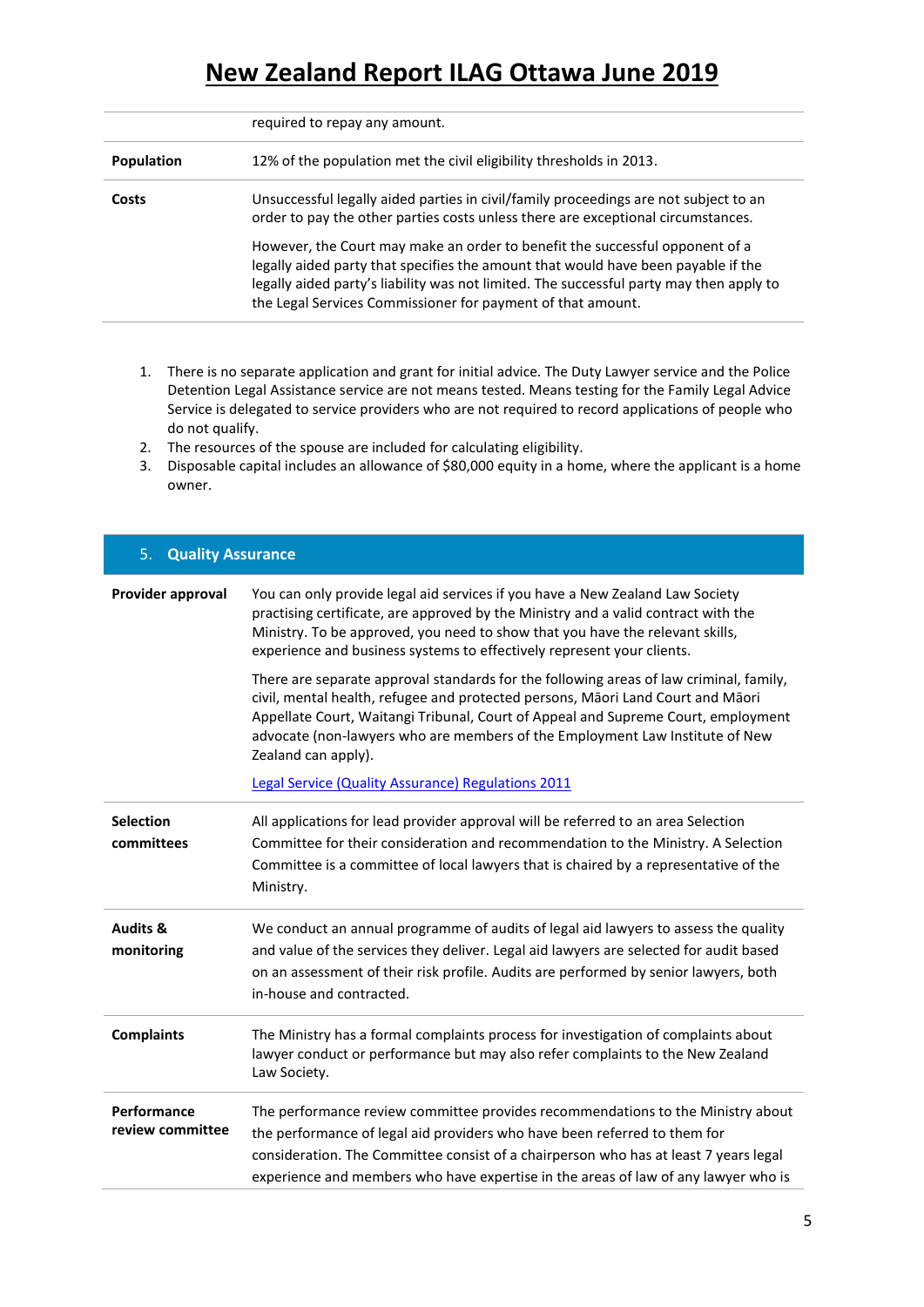referred to the Committee.

| 6. Public Legal Education              |                                                                                                                                                                                                                                                                                                                                                                             |
|----------------------------------------|-----------------------------------------------------------------------------------------------------------------------------------------------------------------------------------------------------------------------------------------------------------------------------------------------------------------------------------------------------------------------------|
| <b>Community Law</b><br><b>Centres</b> | Through the Community Law Centres (CLC), New Zealanders can access free legal<br>services and law-related education. CLCs provide assistance through websites, over<br>the phone and at walk-in centres. They also undertake community engagement and<br>deliver specialised legal services                                                                                 |
|                                        | The ministry contracts 24 CLCs to provide community legal services. The services<br>include casework services (advice, assistance and representation), legal information,<br>law-related education, and community engagement. CLCs improve New Zealanders'<br>access to justice by focusing on early resolution and preventing legal problems from<br>requiring litigation. |
|                                        | In 2017/18, CLCs saw 26,452 participants in law related education.                                                                                                                                                                                                                                                                                                          |
|                                        | In 2017/18 the Ministry completed a review of CLC services in conjunction with CLCs<br>and their national body Community Law Centres o Aotearoa. The purpose of the<br>review was to develop options for a future CLC service that is sustainable.                                                                                                                          |

#### 7. **Alternative sources of legal services**

**Pro bono** There is no obligation on New Zealand lawyers to carry out a certain amount of pro bono. Lawyers largely tend to carry out pro bono work at Community Law Centres (CLCs) and less so at Citizens Advice Bureaux (CABs). Lawyers may also volunteer their time and expertise directly, through an NGO or charity or even the local sports team. .

In 2017/18, CLCs helped 46,124 clients with legal advice.

The New Zealand Law Society is also working out a way in which in-house lawyers, who are not approved to practise on their own account, can provide pro bono assistance direct to the public without being in breach of the Act. This will require legislative change.

#### **8. Holistic legal services**

#### **Alcohol and Other Drug Treatment Courts** Two Auckland area Alcohol and Other Drug Treatment Courts AODTC's have been operating as a pilot since 2012. Their aim is to funnel hardcore, repeat offenders with chronic drug and alcohol problems away from prison into intensive rehabilitation programmes to break the cycle of reoffending. People facing prison terms of up to three years are eligible, but offenders with convictions for violence, sexual or arson offences are not accepted. 50 people at any one time are in the programme at each court. There is no defended hearing, defendants must plead guilty. They are assessed to see if alcohol and drugs are causing them to offend. They must convince the court that they are willing to permanently change their lives to be accepted into the programme. 495 people have

been accepted on the programme since it started, and about 40 percent have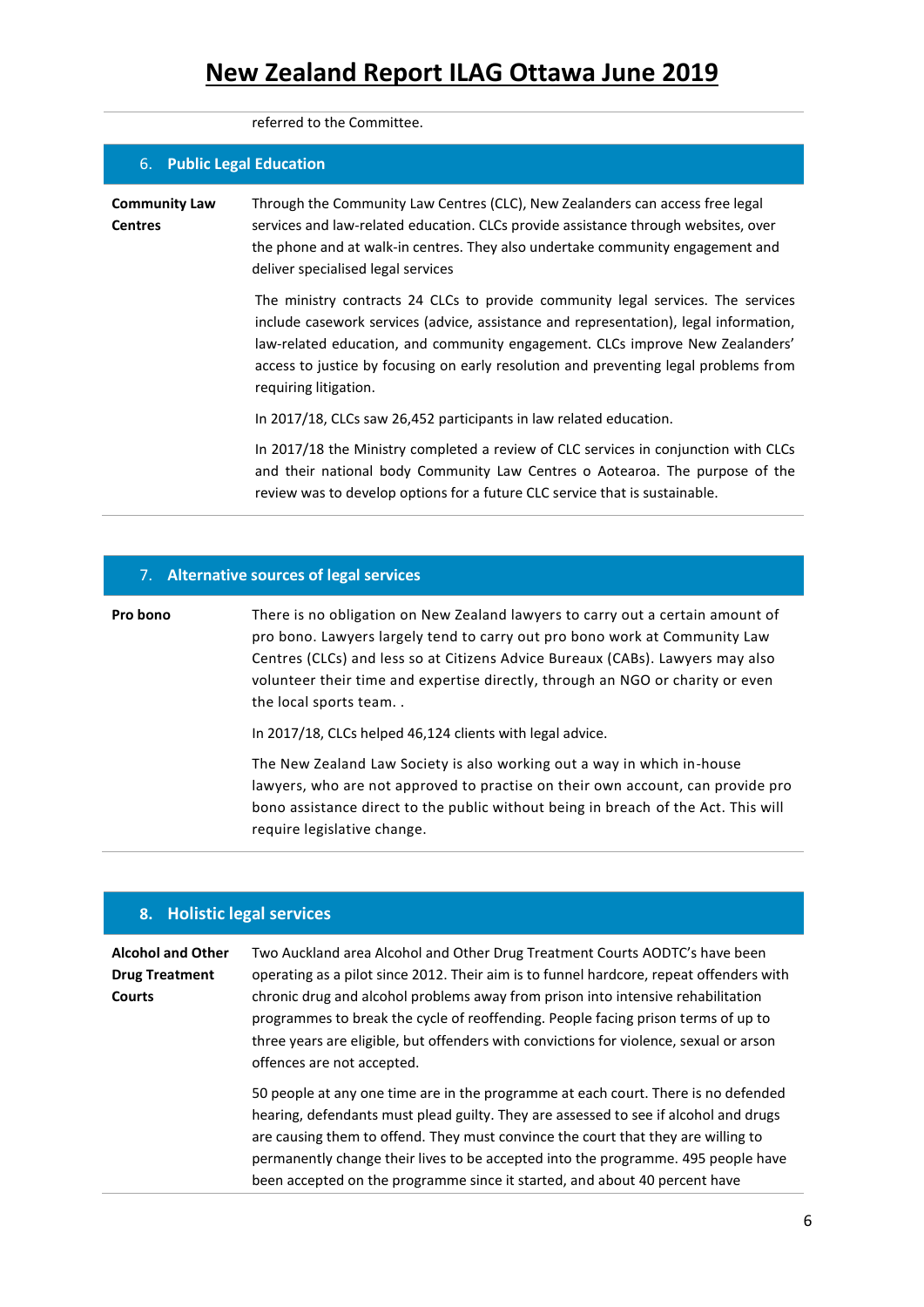|                                                                                | graduated.                                                                                                                                                                                                                                                                                                                                                                                                                                                                                                                                                                                                                                                                     |
|--------------------------------------------------------------------------------|--------------------------------------------------------------------------------------------------------------------------------------------------------------------------------------------------------------------------------------------------------------------------------------------------------------------------------------------------------------------------------------------------------------------------------------------------------------------------------------------------------------------------------------------------------------------------------------------------------------------------------------------------------------------------------|
|                                                                                | An evaluation of the pilot that will determine whether the courts are funded on a                                                                                                                                                                                                                                                                                                                                                                                                                                                                                                                                                                                              |
|                                                                                | permanent basis is being undertaken in 2019.                                                                                                                                                                                                                                                                                                                                                                                                                                                                                                                                                                                                                                   |
| <b>New Beginnings &amp;</b><br><b>Special</b><br><b>Circumstances</b><br>court | The New Beginnings Court Te Kooti o Timatanga Hou is aimed at homeless people in<br>Auckland. The Special Circumstances Court is aimed at homeless people in<br>Wellington. If you get accepted into one of these courts, you can get help to address<br>issues in your life that contribute to your offending.                                                                                                                                                                                                                                                                                                                                                                |
| Rangatahi Courts<br>& Pasifika Courts                                          | Rangatahi Courts operate in the same way as the Youth Court, but are held on marae<br>and follow Māori cultural processes. Pasifika Courts also operate in the same way as<br>the Youth Court, but are held in Pasifika churches or community centres and follow<br>Pasifika cultural processes. These Courts are designed to help young Māori and<br>Pasifika young people to engage in the youth justice process. They are also designed<br>to better involve Māori and Pasifika families and communities in the youth justice<br>process. The courts work within the Youth Court legal structure. The same laws and<br>consequences apply as they would in the Youth Court. |
|                                                                                | There are 15 Rangatahi Courts around the country, and two Pasifika Courts in<br>Auckland.                                                                                                                                                                                                                                                                                                                                                                                                                                                                                                                                                                                      |
|                                                                                | The Rangatahi and Pasifika Courts are for young people who have admitted the<br>charges they are facing. After a Family Group Conference (FGC) has decided on a plan<br>for how the young person can take responsibility for what they did, as well as working<br>out how to make sure the young person does not offend again, the FGC may<br>recommend that the plan be monitored by the Rangatahi or Pasifika Court. This<br>means that all Court appearances until the plan is completed will be held on the<br>marae or at a Pasifika venue. Normally, the young person will appear at the Court<br>every two weeks, and each hearing will usually involve the same Judge. |

### **9. UN SDG Standard 16.3**

| <b>High Impact</b><br><b>Innovation</b><br>Programme<br>[Department of<br>Corrections-led<br>initiativel | This is a cross-agency operational response to the rising demand on prison capacity. It<br>will directly contribute to the Government's goals of reducing he prison population by<br>30 percent over 15 years and addressing the over representation of Māori in the<br>criminal justice system.                                                                                                                                               |
|----------------------------------------------------------------------------------------------------------|------------------------------------------------------------------------------------------------------------------------------------------------------------------------------------------------------------------------------------------------------------------------------------------------------------------------------------------------------------------------------------------------------------------------------------------------|
|                                                                                                          | The programme identifies, develops and implements operational initiatives that will<br>directly impact the flows into and out of prison. It targets the operational constraints<br>that delay bail applications and invest in support to ensure bail is successful, safe and<br>sustainable, and improve the support provided to offenders being considered for<br>parole.                                                                     |
|                                                                                                          | Bail Support Services is one of these projects and has been running successful pilots in<br>Wellington, Christchurch and Manukau Districts.                                                                                                                                                                                                                                                                                                    |
|                                                                                                          | Bail Support Officers help provide impartial, evidence based, information to the court<br>on the defendants' bail proposal and identify any social needs that could be<br>addressed if in the community. Once a defendant is granted bail, Bail Support Officers<br>have ongoing contact and support to ensure defendants are able to comply with their<br>conditions and succeed on bail. Bail Support Officers may also facilitate access to |